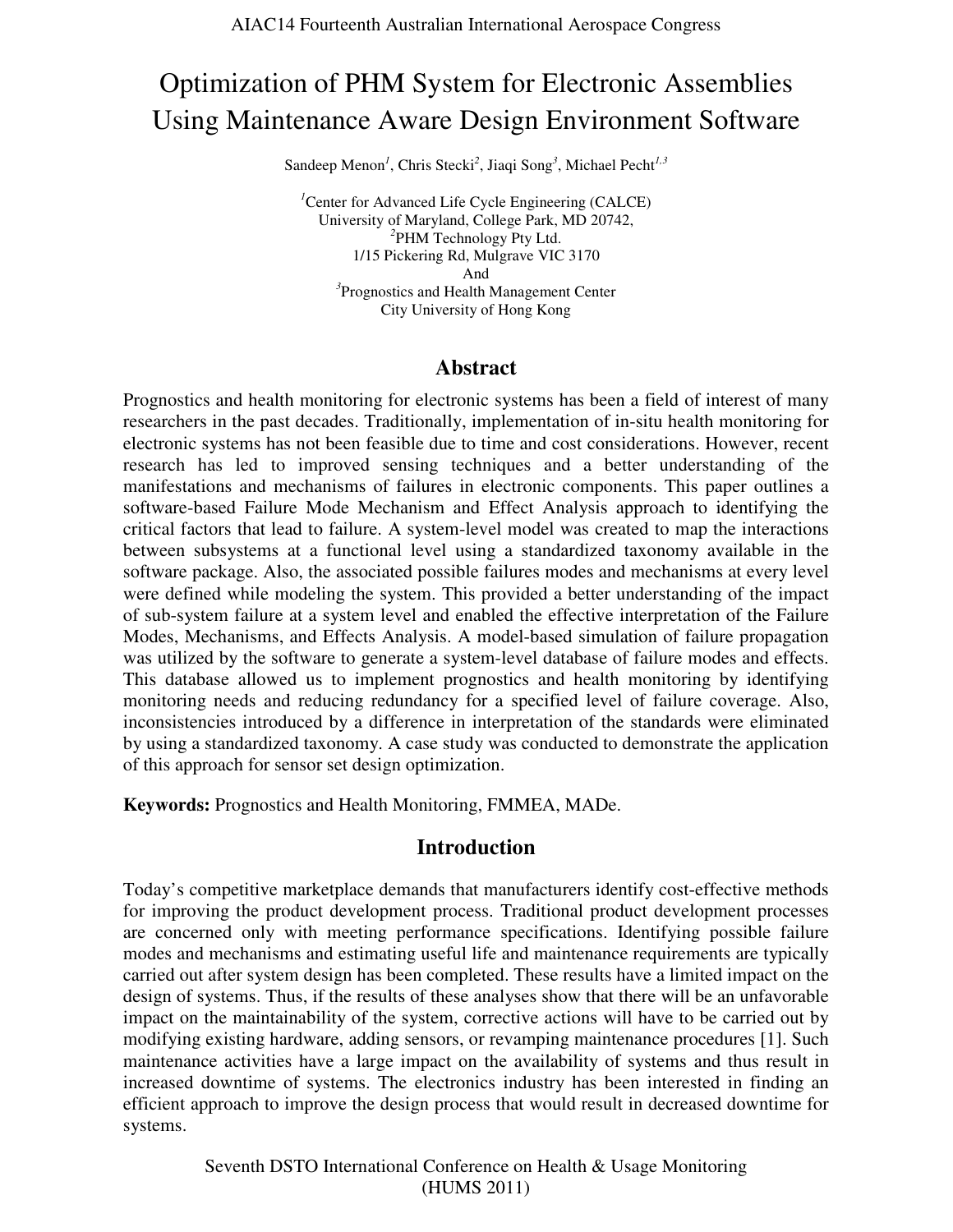Prognostics and health monitoring is one possible approach to increase the failure free operating time of a system. Prognostics is the process of forecasting the reliability of a product based on its current and historic conditions. The reliability of a product is defined as the ability of a product to perform its intended functions for a specific period of time in its life cycle application conditions [2]. Degradation of electronic systems in products such as aircraft systems and medical systems can be catastrophic. There is therefore a need for assessing the health of such systems for safe and reliable operation [3]. PHM aims to achieve improved reliability and maintainability of systems by applying failure analysis, model-based monitoring, and artificial intelligence technology to predict when a system will need to be serviced or replaced. Successful application of PHM requires the integration of system reliability and safety into the design process. An effective PHM solution is implemented when there is sound knowledge of the failure mechanisms that are likely to cause the degradations leading to eventual failures in the system. It is therefore necessary to have initial information on the possible failures (including the site, mode, cause and mechanism) in a product. Such knowledge is important to identify the system parameters that are to be monitored.

Failure Modes, Mechanisms, and Effects Analysis (FMMEA) is a method used to determine the parameters that need to be monitored [4]. FMMEA is a systematic methodology for identifying potential failure mechanisms for all potential failure modes and prioritizing the failure mechanisms [5]. FMMEA is based on understanding the relationships between product requirements and the physical characteristics of the product (and their variation in the production process), the interaction of materials in the product, and their influence on the product's susceptibility to failure with respect to use conditions.

This paper outlines an approach for implementing a software-based approach for carrying out FMMEA for an electronics system. Maintenance Aware Design Environment (MADe) is a model-based software tool that can be used to conduct FMMEA and fault diagnosis for systems. The functional model created in the software environment can be used to predict the system response to component level faults and process their criticality. The tool can also be used to optimize the number and location of sensors to be used for PHM solutions [6].

# **Prognostics and Health Monitoring for Electronics**

Since maintainability has now become a major constraint in developing new systems, it is important to develop techniques to monitor the health of a system and predict its remaining useful life (RUL). These techniques are encompassed in Machine Condition Monitoring (MCM) and/or Condition Based Monitoring (CBM). CBM is a maintenance program that recommends maintenance actions based on the information collected through condition monitoring. CBM attempts to avoid unnecessary maintenance tasks by taking maintenance actions only when there is evidence of abnormal behavior of a physical asset [7].

In November 2002, the U.S. Deputy Under Secretary of Defense for Logistics and Material Readiness released a policy called Condition Based Maintenance Plus (CBM+) [8]. The Defense Acquisition Guidebook [9], Section 5.2.1.2: Condition Based Maintenance Plus (CBM+) provides this definition of CBM+: "a set of maintenance processes and capabilities derived, in large part, from real-time assessment of weapon system condition, obtained from embedded sensors and/or external tests and measurements.

The goal of CBM+ is to perform as much maintenance as possible at pre-determined trigger events. A trigger event can be physical evidence of an impending failure provided either by inspection or diagnostic technology, or could be operating hours completed, elapsed calendar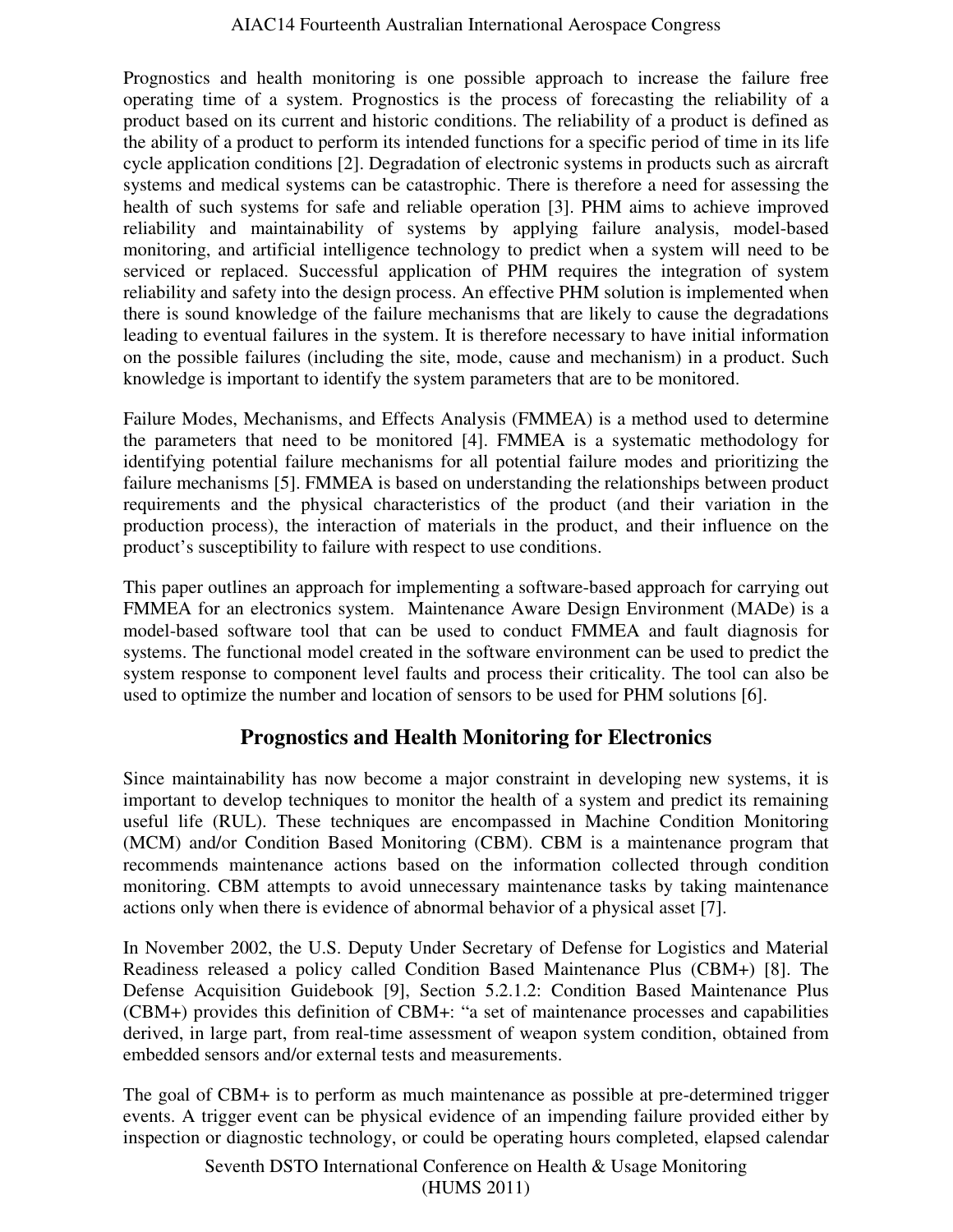days or other periodically occurring situation (i.e., classical scheduled maintenance)."CBM+ represents an effort to shift unscheduled corrective equipment maintenance of new and legacy systems to preventive and predictive approaches that schedule maintenance based upon the evidence of need [8]. CBM+ thus evolved into the new concept of PHM. PHM is used to evaluate the reliability of a system in its actual life-cycle conditions, determine the initiation of failure, and mitigate system risks [8].

The importance of PHM implementation was explicitly stated in the DoD 5000.2 policy document on defense acquisition, which states that "program managers shall optimize operational readiness through affordable, integrated, embedded diagnostics and prognostics, and embedded training and testing, serialized item management, automatic identification technology (AIT), and iterative technology refreshment." A 2005 survey of eleven CBM programs highlighted "electronics prognostics" as one of the most needed maintenancerelated features or applications without regard for cost [11].

Different approaches to PHM include (1) the use of fuses and canaries; (2) monitoring and reasoning of failure precursors; and (3) monitoring environmental and usage loads for damage modeling. A more detailed discussion regarding these three approaches can be found in Pecht et al. [4]. Implementation of an effective PHM strategy may require integrating different prognostic and health monitoring approaches. The first step is an analysis to determine the weak link(s) in the system based on the potential failure modes and mechanisms to enable a more focused monitoring process. A combination of canaries, precursor reasoning, and life cycle damage modeling may be necessary based on the failure attributes identified using systematic methods such as FMMEA [8]. Fusion of these techniques and technologies with design processes will lead to improved reliability and maintainability of systems.

# **FMMEA Methodology**

Electronic hardware is typically a combination of boards, components, and interconnects, all with various failure mechanisms by which they can fail in their life-cycle environments. FMMEA involves identifying the failure mechanisms and reliability models to quantitatively evaluate their susceptibility to failure. The FMMEA process begins by defining the system to be analyzed, which is viewed as a composite of subsystems or levels that are integrated to achieve a specific objective [5]. A system is divided until the lowest possible level is reached. The system breakdown can be performed by function (i.e., according to what the system elements "do"), or by location (i.e., according to where the system elements "are"), or a combination of both (i.e., functional breakdown by location or vice versa). In a printed circuit board, for example, a location breakdown would include the package, the plated through-hole (PTH), metallization, and the board itself. For each system element, all of the associated functions are listed. For example, the primary function of a solder joint is to connect two materials electrically and mechanically. Hence, failure of a solder joint will relate to its inability to perform as a physical and electrical connection. This analysis is further carried out for each of the system's elements.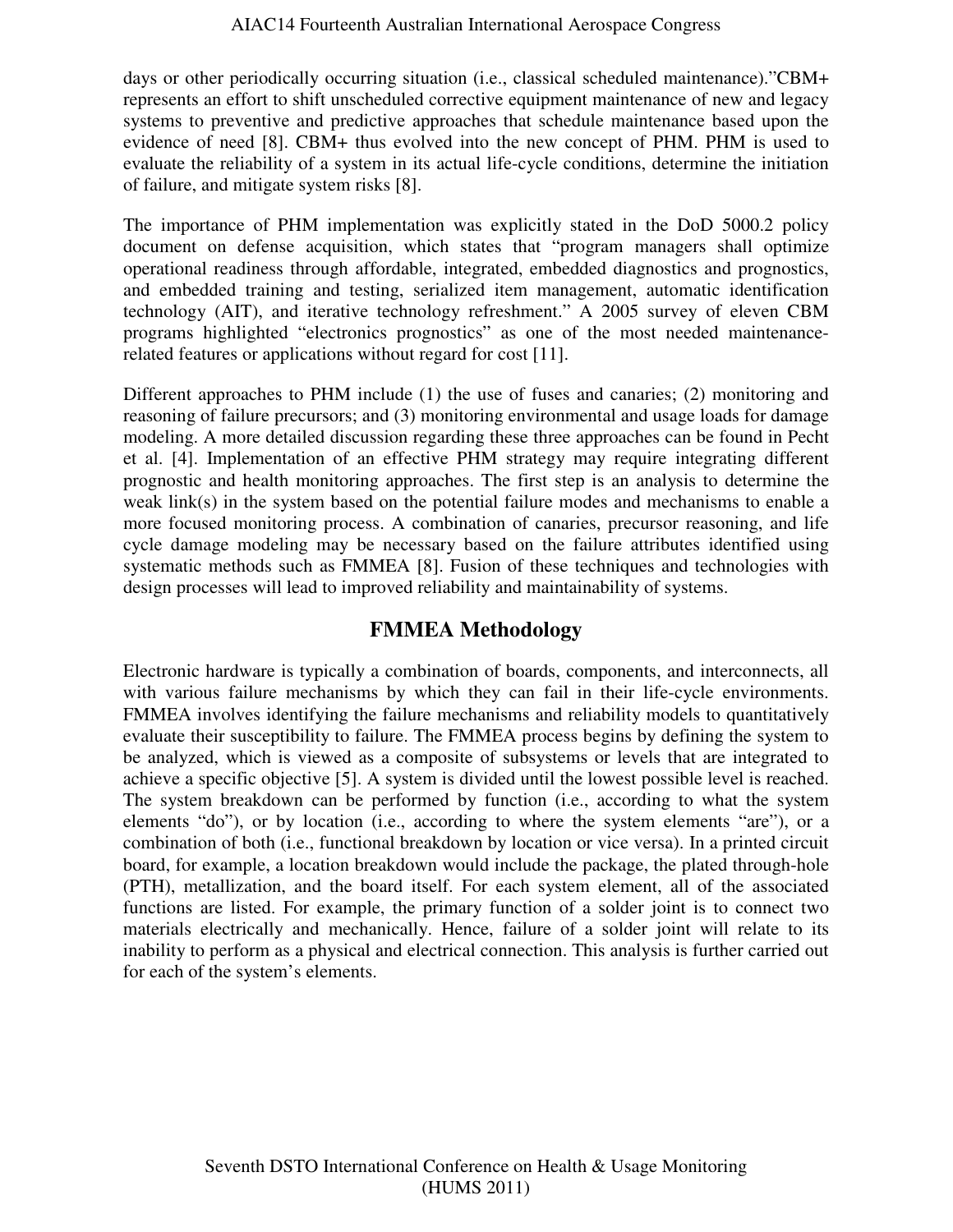## *Failure modes, causes, and mechanisms*

The FMMEA methodology is based on identifying the high priority failure mechanisms in order to create an action plan to mitigate their effects [5]. High priority failure mechanisms determine the environmental and operational parameters that need to be considered. In order to achieve this, once a system is defined, the potential failure modes are identified for each of the system elements. A failure mode is defined as the effect by which a failure is observed. [13]. Failure modes are closely related to the functional and performance requirements of a product. For example, in a solder joint, the potential failure modes are an open or intermittent changes in resistance, which can hamper its functioning as an interconnect. A potential failure mode at any one level in the system may be the cause for potential failure modes in a higher level system or subsystem, or be the effect of one in a lower level component.

The second step in FMMEA involves the identification of the failure causes for each of the failure modes. A failure cause is defined as the circumstances during design, manufacture, or use that lead to a failure mode [12]. It can include environmental and operational conditions. For example, solder joint failures such as an open or intermittent change can be caused by temperature cycling, random vibration, and shock impact. Knowledge of the failure-cause helps us in identifying the failure mechanism that drives the failure mode for a given element.

Failure mechanisms are defined as the physical, chemical, thermodynamic, or other processes that cause failure [13]. The failure mechanisms are identified and classified as either overstress or wearout failures. A catastrophic failure due to a single occurrence of a stress event when the intrinsic strength of the material is exceeded is called an overstress failure [5]. Failure mechanisms due to monotonic accumulation of incremental damage beyond the endurance of the material are called wearout mechanisms [12]. Failure mechanisms frequently occurring in electronics can be classified as electrical performance failures, thermal performance failures, radiation failures, and chemical failures. A list of the potential failure mechanisms in an electronic system is provided in Figure 1.



*Figure 1: Failure mechanisms in electronics.* 

# *Failure mechanism prioritization*

Ideally, all failure mechanisms and their interactions must be considered for product design and analysis. Several failure mechanisms may be activated during the life cycle of a product, but in general a small number of environmental and operational loads and mechanisms are responsible for the majority of failures [5]. Prioritization of failure mechanisms provides an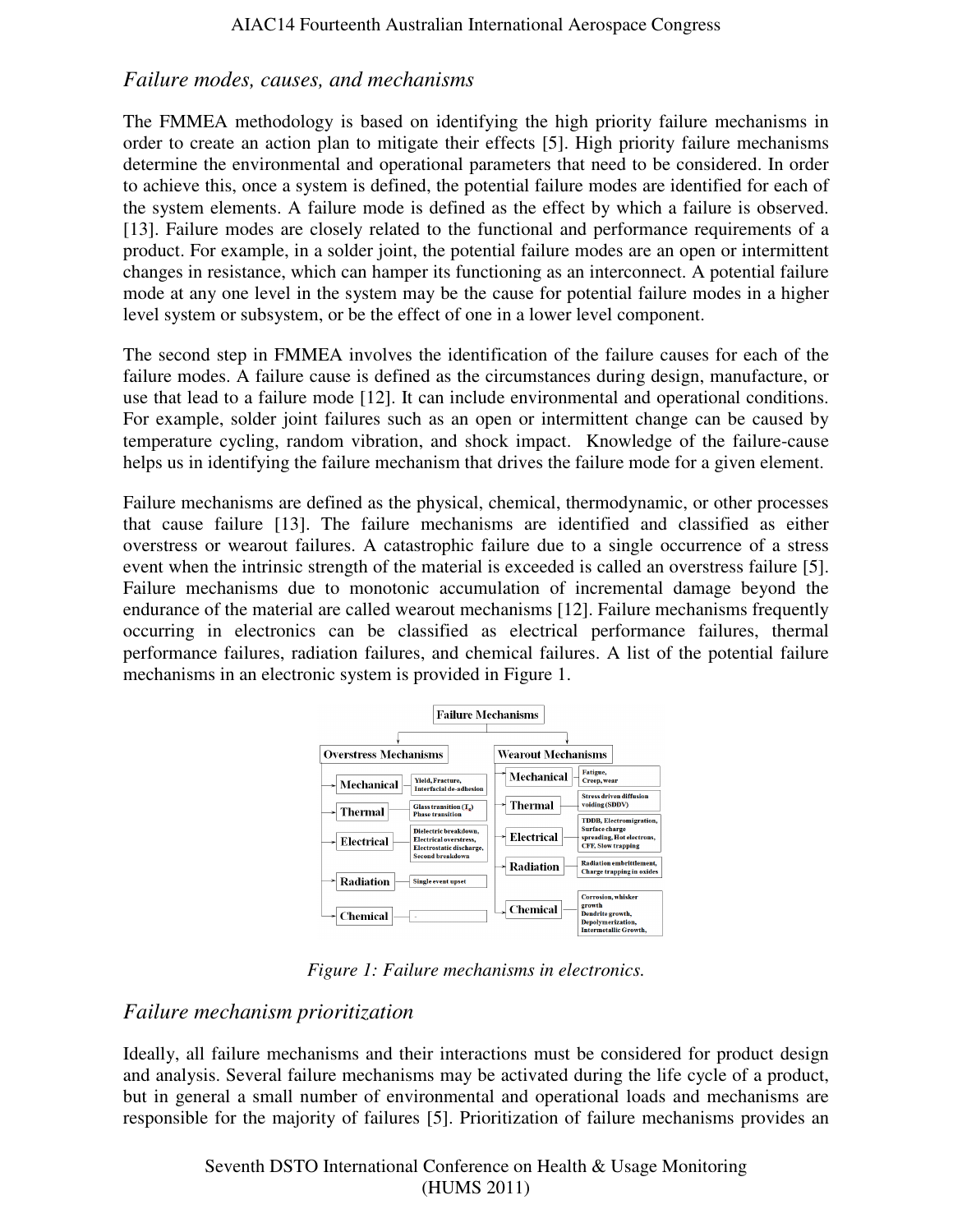effective opportunity for effective utilization of resources. The methodology for failure mechanism prioritization is shown in Figure 2.



*Figure 2: Failure mechanism prioritization [5].* 

Based on the negligible impact on stress levels due to certain environmental and operating conditions, failure mechanisms that are dependent on those conditions are eliminated from initial prioritization. The failure susceptibility of the remaining failure mechanisms is evaluated based on failure models, stress analysis results (overstress mechanisms), determination of time to failure (wearout mechanisms), and past experience (combined effect of wearout mechanisms). Once the susceptibility to failure is determined, the severance and occurrence ratings are assigned to the failure mechanisms for the environmental and operating conditions experienced by the system to determine the risk level associated with potential failure mechanisms. The occurrence ratings are defined in Table 1. For wearout mechanisms this rating is based on the time to failure (TTF) for the system, and for overstress mechanisms this rating is based on whether the mechanism precipitates the failure of the system or not. A similar rating is given for the severity associated with each of the failure mechanism (see Table 2) based on the impact it has on safety and on the end system functionality. In rating the severity of a failure, the possible worst case consequence is assumed for the failure mechanism considered. Both these metrics are then used to assign a qualitative measure to the risk associated with each failure mechanism.

| Rating                    | Criteria                               |
|---------------------------|----------------------------------------|
| Frequent                  | Overstress failure or very low TTF     |
| Reasonably Probable       | Low TTF                                |
| Occasional                | Moderate TTF                           |
| Remote                    | High TTF                               |
| <b>Extremely Unlikely</b> | No overstress failure of very high TTF |

|  | Table 1: Occurrence Rating [5]. |  |  |
|--|---------------------------------|--|--|
|--|---------------------------------|--|--|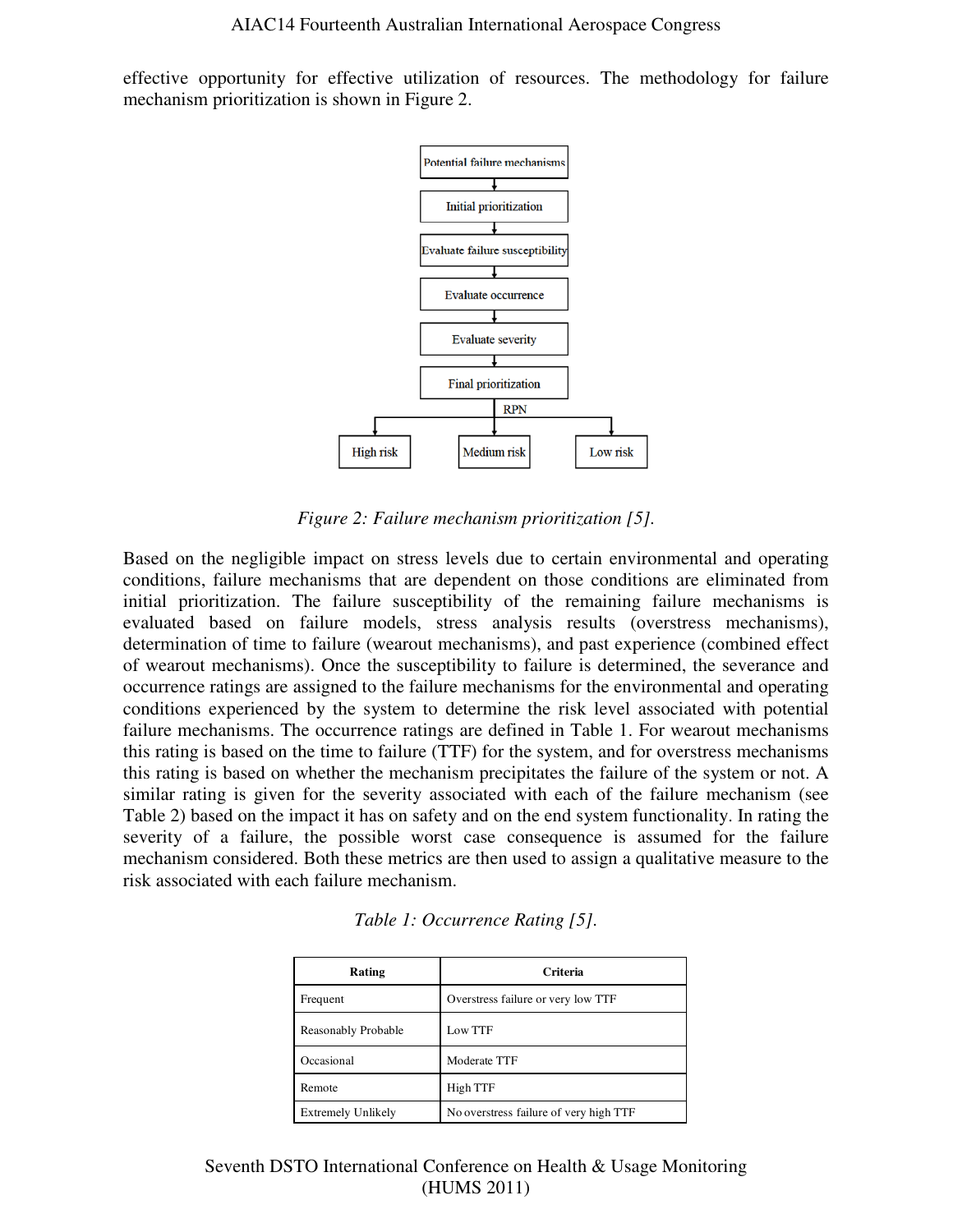| Rating                    | Criteria                                                  |
|---------------------------|-----------------------------------------------------------|
| Very High or Catastrophic | System failure safety related catastrophic<br>failure     |
| High                      | Loss of function or severe injury                         |
| Moderate or Significant   | Gradual performance degradation or minor<br>injury        |
| Low or minor              | System operable under reduced performance or<br>no injury |
| Very Low or none          | Minor nuisancnce                                          |

*Table 2: Severity Rating [5].* 

The final prioritization of the failure mechanisms is performed by rating the failure mechanisms according to three risk levels, namely "low", "moderate", and "high" using the risk matrix [5] presented in Table 3. Further prioritization within a given risk level may be performed depending on the product type, use conditions, or needs and objectives of the organization. This rating is carried out using a risk priority number (RPN). Higher RPNs are assigned to mechanisms that have higher levels of risk associated with them.

*Table 3: Risk Matrix [5].* 

|          |                                   | <b>Occurrence</b>       |                        |                   |                         |                                |
|----------|-----------------------------------|-------------------------|------------------------|-------------------|-------------------------|--------------------------------|
|          |                                   | Frequent                | Reasonably<br>Probable | <b>Occasional</b> | <b>Remote</b>           | <b>Extremely</b><br>Unlikely   |
|          | Very High or<br>Catastrophic      | High Risk               | High Risk              | High Risk         | Moderate<br><b>Risk</b> | <b>Moderate</b><br><b>Risk</b> |
|          | High                              | High Risk               | <b>High Risk</b>       | Moderate<br>Risk  | Moderate<br>Risk        | Low Risk                       |
| Severity | Moderate or<br><b>Significant</b> | High Risk               | Moderate<br>Risk       | Moderate<br>Risk  | Low Risk                | Low Risk                       |
|          | Low or minor                      | <b>High Risk</b>        | Moderate<br>Risk       | Low Risk          | Low Risk                | Low Risk                       |
|          | Very Low or none                  | Moderate<br><b>Risk</b> | Moderate<br>Risk       | Low Risk          | Low Risk                | Low Risk                       |

# **Modeling in the Maintenance Aware Design environment (MADe)**

Initially developed by PHM Technology Pty. Ltd. for application to aerospace systems, the Maintenance Aware Design environment (MADe) provides a suite of software tools that could be used to design, assess, and optimize Prognostics and Health Management systems for use in a wide variety of high risk industries where safety and reliability are critical, including mining and offshore applications.

MADe utilizes a software based approach to FMMEA modeling and is considered to be an enhancement of and a front end methodology for PHM [1]. The availability of failure knowledge is a basic requirement for generating PHM systems capable of fulfilling their objectives. This includes knowledge of the failures that can be generated during system operation. These failures may occur due to defects within a component or due to the effects of failures that propagate throughout the system. This knowledge is also crucial to the design of sensing systems. If a sensor only covers an incomplete set of system elements, then the diagnostic and prognostic capability of the PHM system is degraded.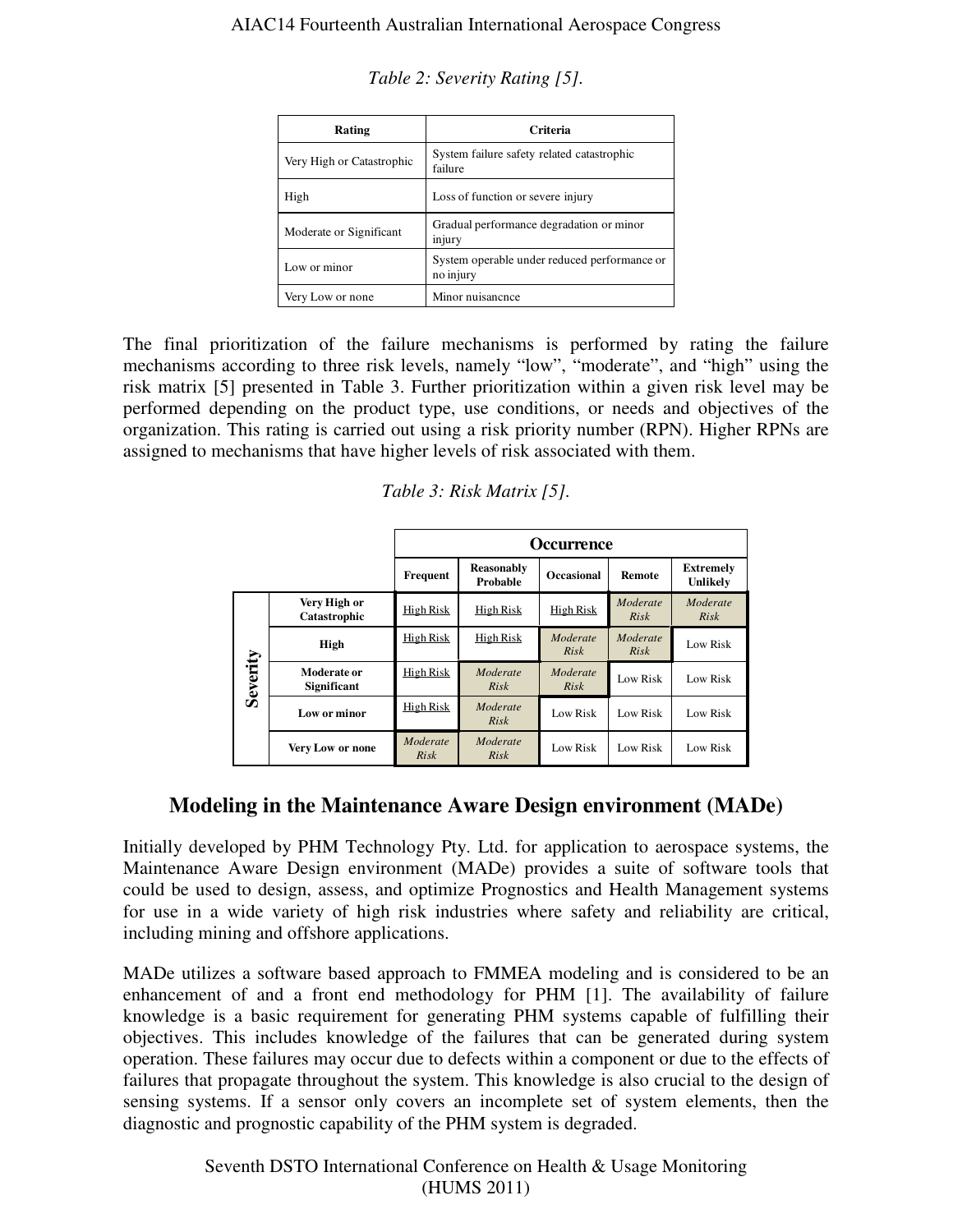A major drawback while carrying out an FMMEA is the loss of information between the various departments (e.g., design, manufacturing, assembly) involved in the product development process. This is attributed to the difference in taxonomy and terminologies used while carrying out the FMMEA at different stages of product development. MADe eliminates this problem by forcing the designers and engineers to use a standardized taxonomy while carrying out the FMMEA thereby improving the overall product development process. This allows for effective implementation of a PHM solution.

The MADe system capabilities are shown in Figure 3. The system modeling tool (Failure Knowledgebase or the FMECA Database Generation Tool) generates hardware and functional system models that can be used to predict the system response to component level faults and process their criticality. The tool aims to provide a rapid and affordable means of generating and continuously updating system and failure knowledge bases. This database is then used to identify the monitoring requirements of the system to create a PHM solution [6].



*Figure 3: MADe software capabilities [1].* 

The system monitoring design tools (PHM Performance Assessment and PHM Design Optimization) are used to optimize the number and location of sensors in energy transmission systems and enable real-time "what-if" analysis to determine the impact of trade-offs, such as weight reduction via reducing the number of sensors, on fault coverage. The Advanced Fault Detection & Isolation Tool uses the hardware system model and system monitoring design tools to generate a Model Based Diagnostic (MBD) application. The application uses artificial intelligence and model-based simulations of the system to offer advanced real-time diagnostic analysis [6].

# *System modeling and failure analysis*

The MADe system modeling and failure knowledge base tool aims to identify potential operational and diagnostic problems in the conceptual stages of the system design and provides a guide to make the necessary capability and requirement trade-offs to optimize the design of the final system. The system modeling tool is used to generate the functional and system models that can be used to predict the system response to part-level faults and process their criticality. MADe uses a standardized taxonomy for defining failure [6]. The definitions for the failure concepts in MADe are provided in Table 4. System modeling in MADe is hierarchical and at each level a failure diagram (Figure 4) of the concerned level is defined by defining the cause, mechanism, and fault. The flow of system modeling is described in detail in the Figure 5. Functional models are built for the system using generic MADe library components, known as functional areas, and linking them to create a block diagram.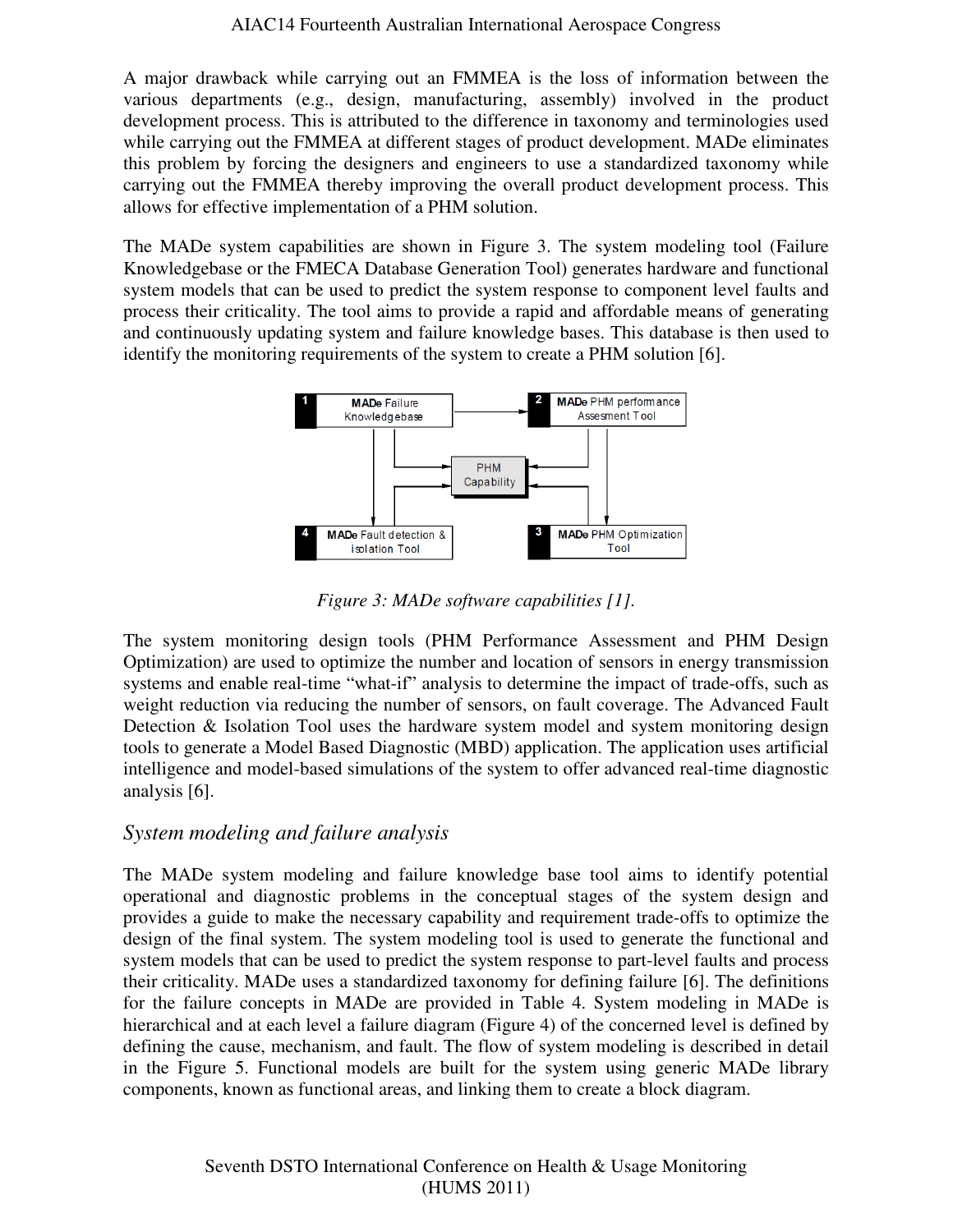#### AIAC14 Fourteenth Australian International Aerospace Congress

| Concept               | <b>Definition</b>                                                                                                                                   | <b>MADe modeling approach</b>                                                                                                                                                 |  |  |
|-----------------------|-----------------------------------------------------------------------------------------------------------------------------------------------------|-------------------------------------------------------------------------------------------------------------------------------------------------------------------------------|--|--|
| <b>Failure Mode</b>   | The way in which an item fails to<br>fulfil its function. It represents the<br>state of the functional flow, not the<br>physical state of the item. | Stated as a combination of function, with<br>flow nouns to define inputs and outputs.<br>Causal links between input and output<br>flows define the causality of the function. |  |  |
| Fault                 | The damaged state of a system<br>element that renders it unfit to fulfil its<br>function. It defines the physical state<br>of the system.           | Modeled in a failure diagram using a<br>standardized list of descriptors for physical<br>damage.                                                                              |  |  |
| Mechanism             | The physical process of degradation.                                                                                                                | Modeled in a failure diagram using a<br>standardised list of failure mechanism<br>terms.                                                                                      |  |  |
| Cause                 | The abnormal state of input, loading,<br>or environment that leads to the<br>degradation of an item.                                                | Modeled in a failure diagram using a<br>standardized list of causes.                                                                                                          |  |  |
| Loss/Symptom          | Change to the appearance, behavior<br>etc. of a part, pair or component that<br>can be used to identify failure.                                    | Modeled in a failure diagram using a<br>standardised list of symptoms.                                                                                                        |  |  |
| <b>Function Flows</b> | Interactions between components are<br>modeled as functional flows                                                                                  | Modeled in the functional flow defined at<br>component level.                                                                                                                 |  |  |

*Table 4: Failure Concepts in MADe [14].* 



*Figure 4: Failure diagram in MADe.* 

The links represent functional relationships between the components, and these functional relationships are expressed using the functional ontology developed by Stone and Wood [15]. The functional description is a two-part verb-noun statement that is formed by selecting one verb and one or more nouns from a standard list of terms [6]. Each functional area in the model is connected using lines representing functional flows between components. This is converted into a directed graph that is used to propagate the flow through the system. Causal connections between the faults at the various hierarchical levels of the system depict the propagation of the fault through the system. This modeling approach (Figure 6) allows the software to identify the parameters that need to be monitored to identify each failure mechanism.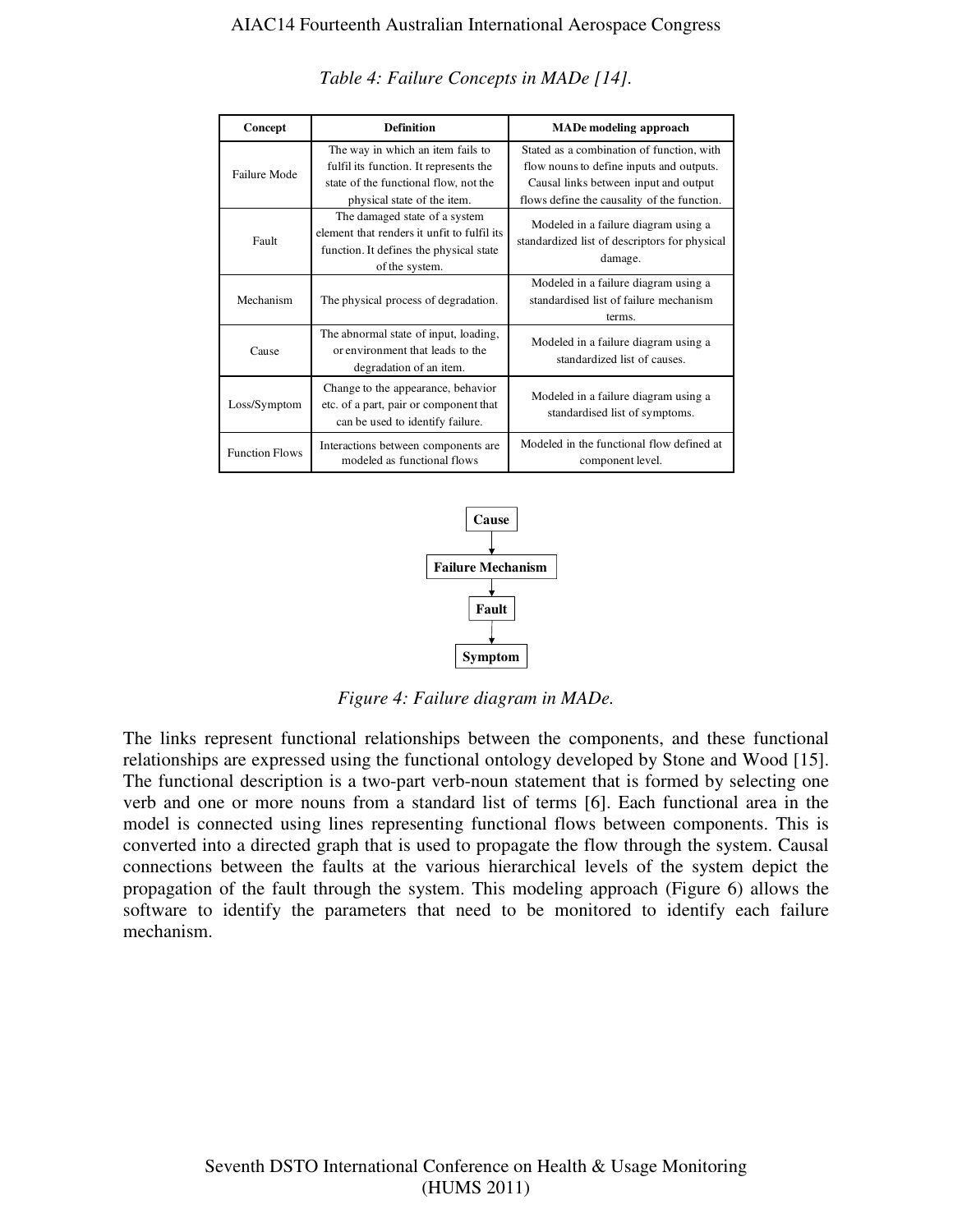#### AIAC14 Fourteenth Australian International Aerospace Congress



*Figure 5: Workflow for system modeling in the MADe environment.* 

The failure analysis, which follows the system model creation in MADe, creates a propagation table that generates a steady state and transient response of each element to each failure mechanism that can occur in a system. The failures are then prioritized based on their criticality. The criticality properties are defined at the component level and propagated through the system using a Failure Concept Map (FCM) [14]. Each failure mechanism is associated with an occurrence, detectability, and severity rating. This allows for easy evaluation of the risk priority number (RPN) for each failure mechanism. RPN is found by combining the occurrence and detectability of the failure mechanism at the component level and the severity of its system-level effect. For multi-level systems, the probability of a system-level effect is calculated by propagating the occurrence value for a component failure mechanism through the system using the FCM, which consists of failure paths that are constructed to link each mode-effect pair from the component level through the system hierarchy (causal connections) to the system level.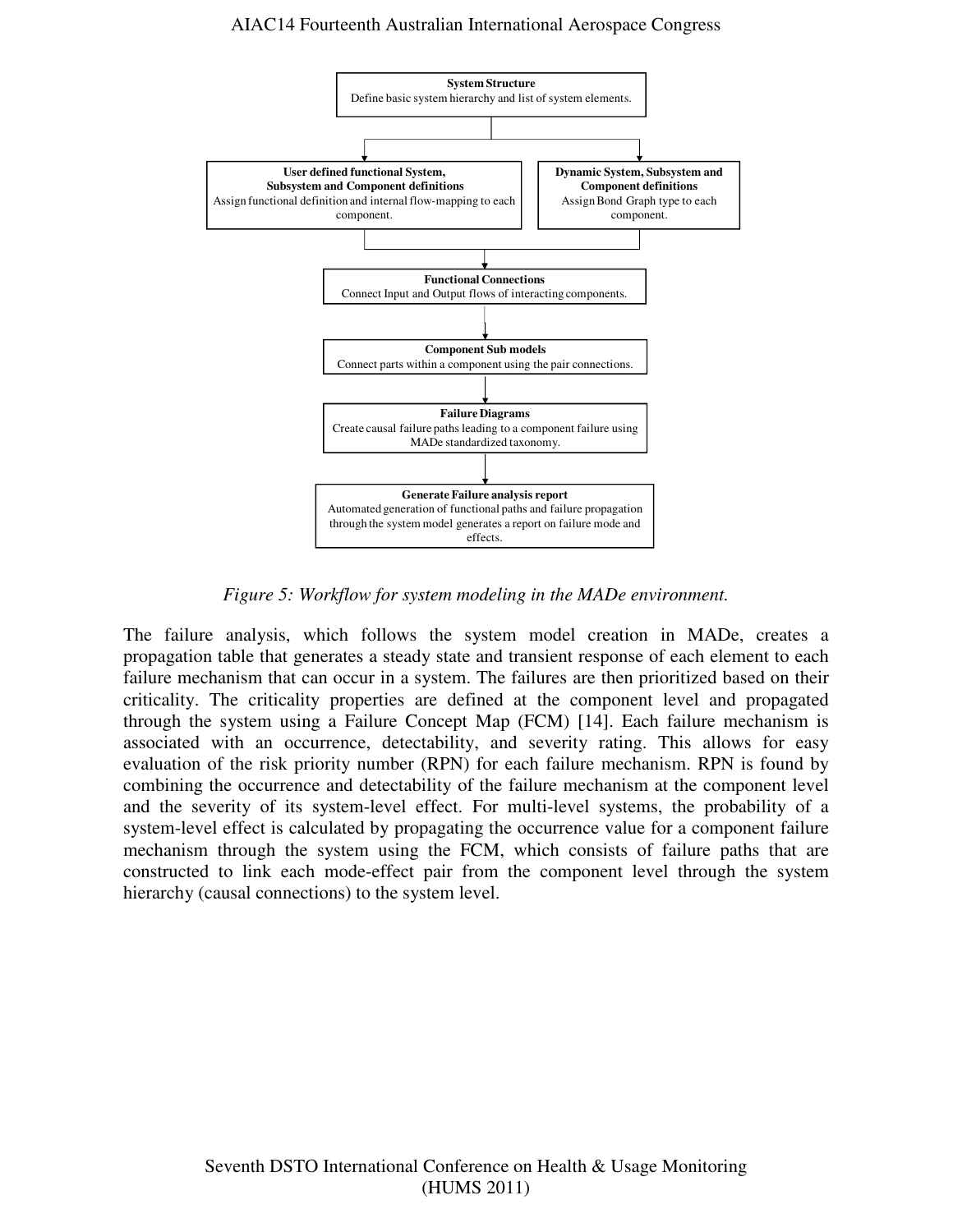

*Figure 6: System modeling in MADe.* 

For an electronic system all possible failure causes, modes, and mechanisms are first included in the failure database for MADe. The modeled system is then subjected to failure analysis, which generates a failure propagation table followed by a criticality analysis. The criticality analysis is then used to determine the critical failure modes that are to be monitored for improved system-level reliability.

# *System monitoring in MADe*

The system monitoring design tools are used to optimize the number and location of the sensors in energy transmission systems and enable real time "what-if" analysis to determine the impact of trade-offs, such as weight reduction by reducing the number of sensors, on failure coverage. Failure coverage is defined as the percentage of failure mechanisms that can be uniquely identified with their distinct signatures during failure analysis. The results of the failure analysis are imported into the sensor analysis module and used to conduct sensor set design.

The symptoms of a fault include all of the observable energy perturbations by which a fault can be detected through the system. The set of system responses (symptoms) of each failure mode are then used to carry out two tasks: sensor discrimination and sensor minimization [6]. Sensor discrimination involves the use of all system responses to distinguish between failure modes. This is carried out by analyzing the fault/symptom table that is generated using failure propagation. Diagnostic rules are applied that identify the response signal values that will be detected for each fault.

Sensor minimization involves the creation of a diagnostic set that contains the minimum number of system responses required to distinguish between failure modes. The diagnostics set therefore contains a list of symptoms that can be used to uniquely identify faults and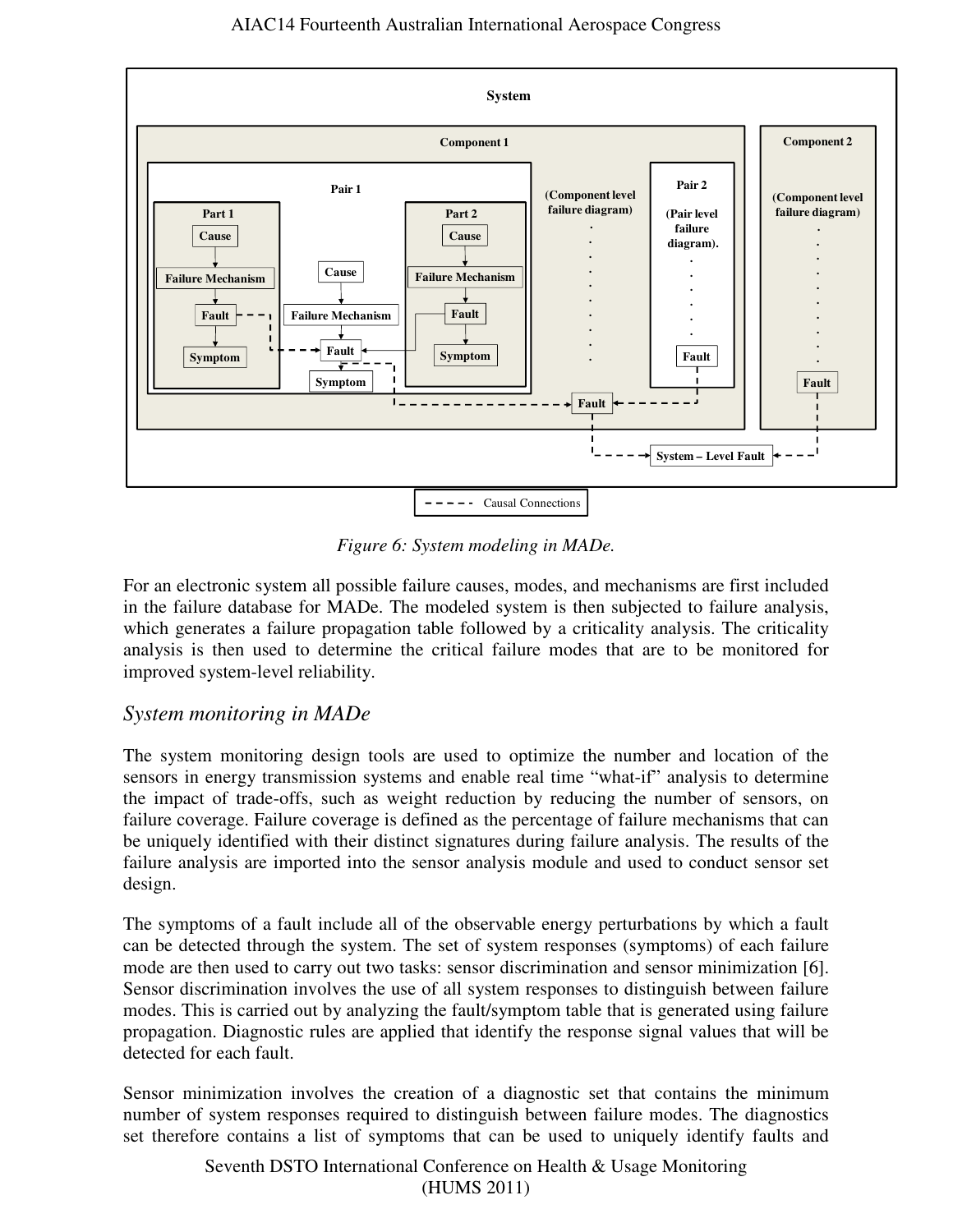correlates it to the symptoms. This table is then used to generate the sensor sets. Sensor sets are then generated from the fault/symptom table by optimizing (minimizing) the number of symptoms (i.e., the sensors) while preserving the observability of every fault.

Built in test (BIT) can also be defined for any component to provide better failure coverage. If a model-based diagnostic application exists for a symptom, virtual sensors can be added in the model by representing them as a number of "physical" sensors that provide equivalent coverage [6].

# **Case Study—FMMEA of a Laptop Computer**

A case study was conducted by implementing the FMMEA of a laptop computer using MADe. A laptop computer is a complex system that integrates devices for input/output, computation, storage, cooling, and power. A system-level FMMEA was carried out by dividing the system into various subsystems. The divisions were mainly based on the functionality of each system. Six subsystems were identified in this study, as indicated in the Figure 7.



*Figure 7: System divisions in MADe.* 

The laptop was then modeled based on the above described divisions using the MADe software tool (Figure 8). A functional model was created in the software for each subsystem by further dividing each subsystem into its constituent parts. For example, the display system was modeled as consisting of an LCD panel (liquid crystal sandwiched between a lower polarizer and a color filter), a driver circuit, a backlight system (cold cathode fluorescent lamp (CCFL) tubes along with a diffuser), an inverter board, and cables. The driver circuit is the electronic control that is responsible for all operations of the screen. The electric current passing through each liquid crystal make the molecules tilt to suitable angles so that the polarized light can be rotated to the desired polarization. The operation of the CCFL tubes requires a high voltage provided by an inverter. The inverter feeds a high voltage to the backlights via a ribbon cable. Each subsystem was then defined in a similar manner and a system level model for each of the subsystems was developed.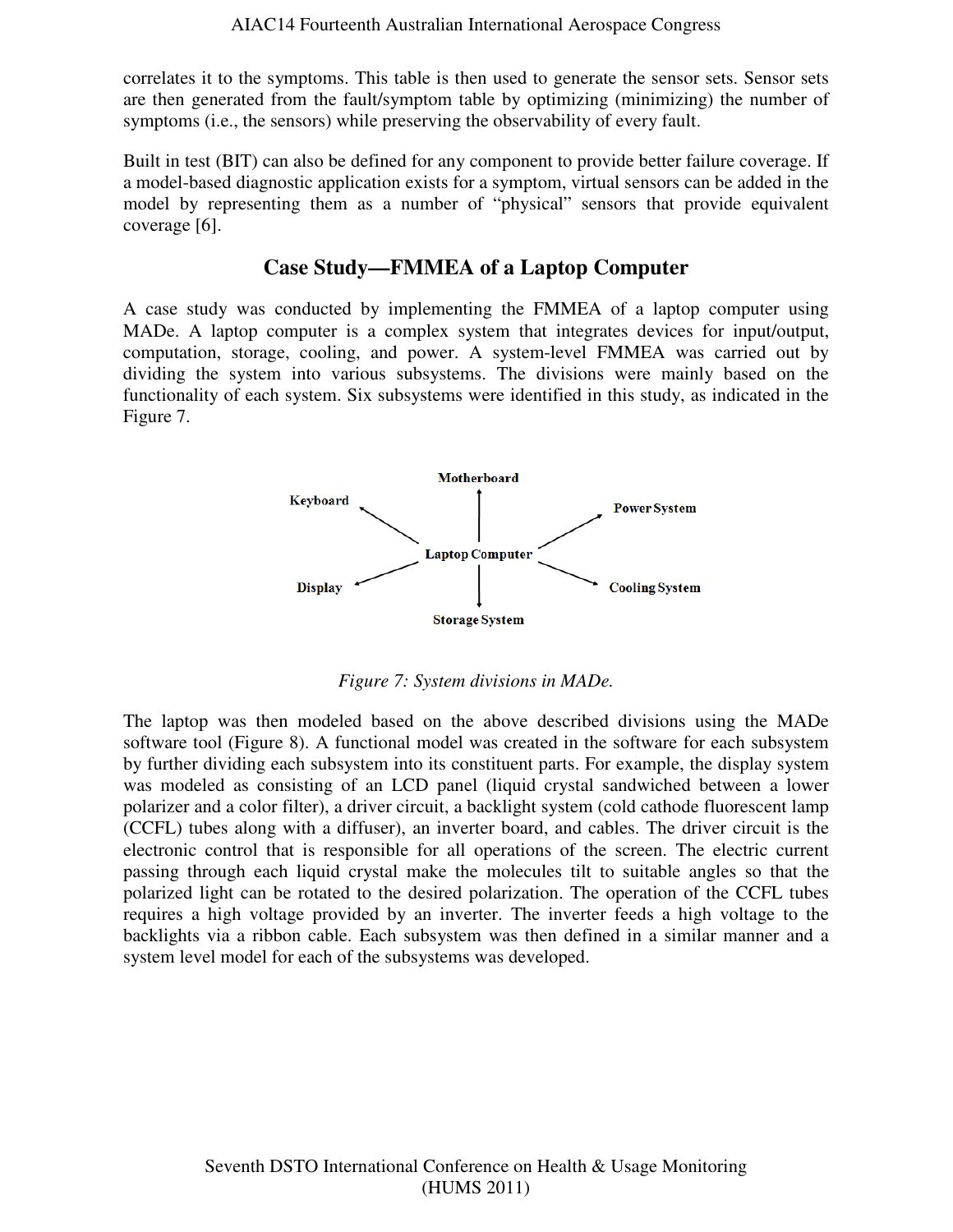#### AIAC14 Fourteenth Australian International Aerospace Congress



*Figure 8: System model in MADe.* 

Once the system modeling was complete, the failure diagrams were created for each level in the hierarchy, and the causal connections between the faults at the various hierarchical levels of the system were made, depicting the propagation of the fault through the system. An example of the failure diagram definition is shown in the Figure 9.



*Figure 9: Failure diagram example (power system).* 

Once the failure diagrams were defined at each level, failure was propagated through the system to obtain a failure propagation table. The failure propagation table provides the system-wide responses for each of the failure mechanisms. The results indicated that the laptop computers are susceptible to failures caused by factors such as contaminants in the atmosphere, cyclic loading including thermal loading and mechanical loading, drops or impacts and the printed circuit board (PCB) failures in the control electronics. The failures that ranked the top in terms of risk priority number were the failure in the motherboard and failure in the controller circuit board for the storage system. Multiple failure mechanisms including thermal fatigue, electrical overstress and electro-static discharge contributed to failures in both these subsystems. The results of the failure propagation are then used to detect and differentiate between failure mechanisms, and an optimized sensor set is obtained for the system-level monitoring. The present detail in modeling allows for 100% failure coverage. This means that with the available sensors in the library, 100% of all the defined failure mechanisms are clearly distinguishable in the system.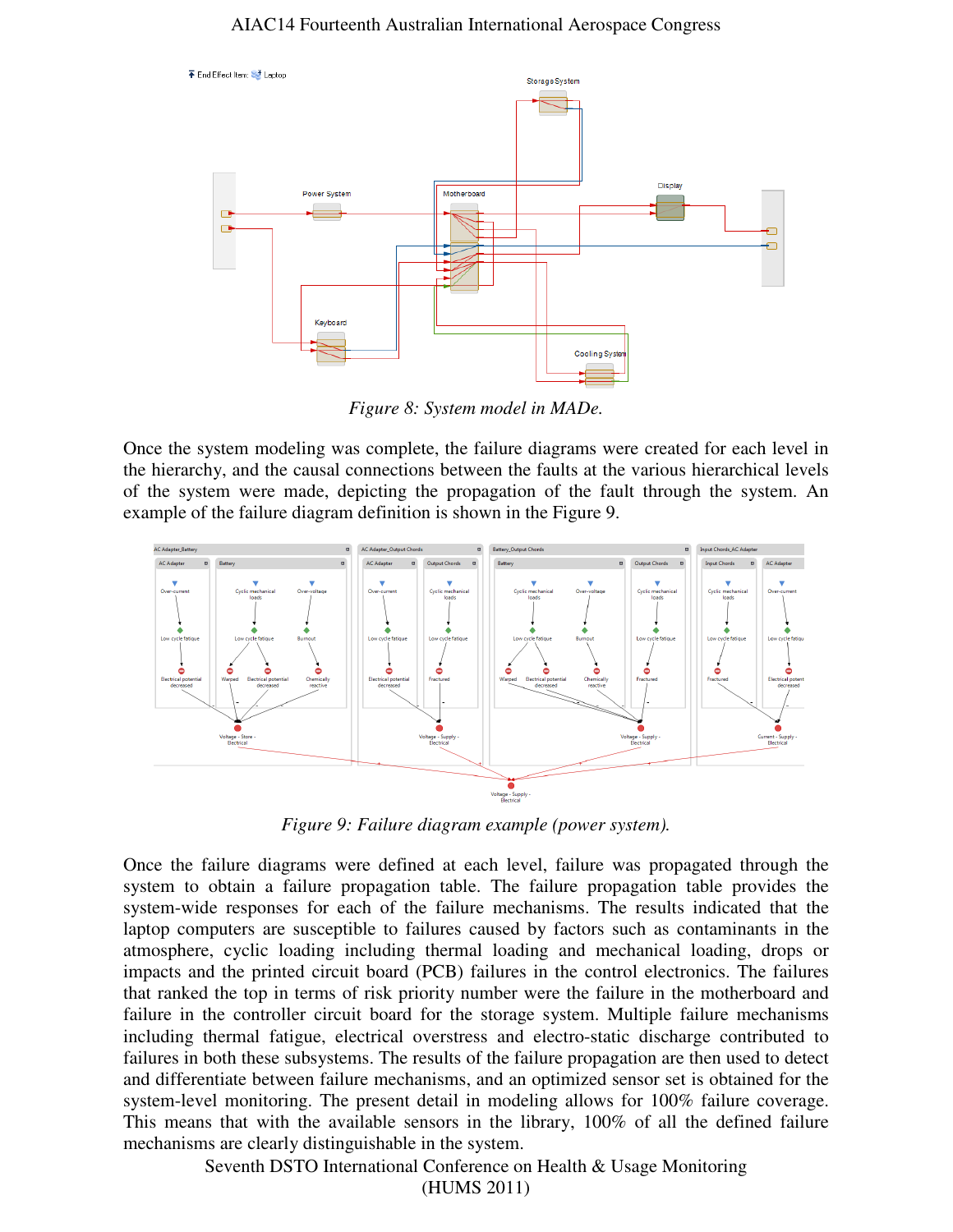One drawback with the MADe software is that the failure database at present does not include all possible mechanisms that may occur in electronic assemblies. This results in incomplete definition of the failure diagram at each level. However the failure database is currently being updated to include possible electronic failures. The work is a joint effort between the Center for Advanced Life Cycle Engineering (CALCE) at the University of Maryland, and PHM Technology Pty. Ltd.

### **Discussion and Conclusions**

This paper outlines the basic procedure to develop an FMMEA approach to PHM for electronics using the software package MADe. The software-based approach for FMMEA reduces the time and resources needed to carry out system level FMMEA for complex electronic systems. It forces designers to use similar taxonomy for FMMEA analysis, which creates less confusion between the layers at which the FMMEA is carried out, such as the design level, process level, and assembly level. The sensor analysis technique, which is a part of the software, allows the designer to design sensor sets based on the trade-offs between the number of sensors, the weight, and the desired failure coverage. This methodology can be used to create a rapid solution for PHM in electronics.

## **References**

- [1] Rudov-Clark, S. D., Ryan, A. J., Stecki, C. M. and Stecki, J. S., "Automated Design and Optimisation of Sensor Sets for Condition Based Monitoring", Proceedings of Thirteenth Australian International Aerospace Congress, March 2009.
- [2] Pecht, M., Prognostics and Health Management of Electronics, Wiley-Interscience, August 2008.
- [3] Mathew, S., Das, D., Rossenberger, R., and Pecht, M., "Failure Mechanisms Based Prognostics", Proceedings of International Conference on Prognostics and Health Management, 2008.
- [4] Pecht, M., Tuchband, B., Vichare, N., Ying, Q.J., "Prognostics and Health Monitoring of Electronics," Proceedings of International Conference on Thermal, Mechanical and Multi-Physics Simulation Experiments in Microelectronics and Micro-Systems, EuroSime 2007., April 2007
- [5] Ganesan, S., Eveloy, V., Das, D., Pecht, M., "Identification and Utilization of Failure Mechanisms to Enhance FMEA and FMECA", Proceedings of the IEEE ASTR, October 3-5, 2005.
- [6] Hess, A., Stecki, J. S. and Rudov-Clark, S. D., "The Maintenance Aware Design environment: Development of an Aerospace PHM Software Tool". Proceedings of PHM08, October 6-9. 2008.
- [7] Jardine, A. K. S., Lin, D., Banjevic, D., "A review on machinery diagnostics and prognostics implementing condition-based maintenance", Mechanical Systems and Signal Processing, Volume 20, Issue 7, pp1483-1510, October 2006.
- [8] Condition Based Maintenance Plus [Online]. Available: http://www.acq.osd.mil/log/mppr/CBM%2B.htm.